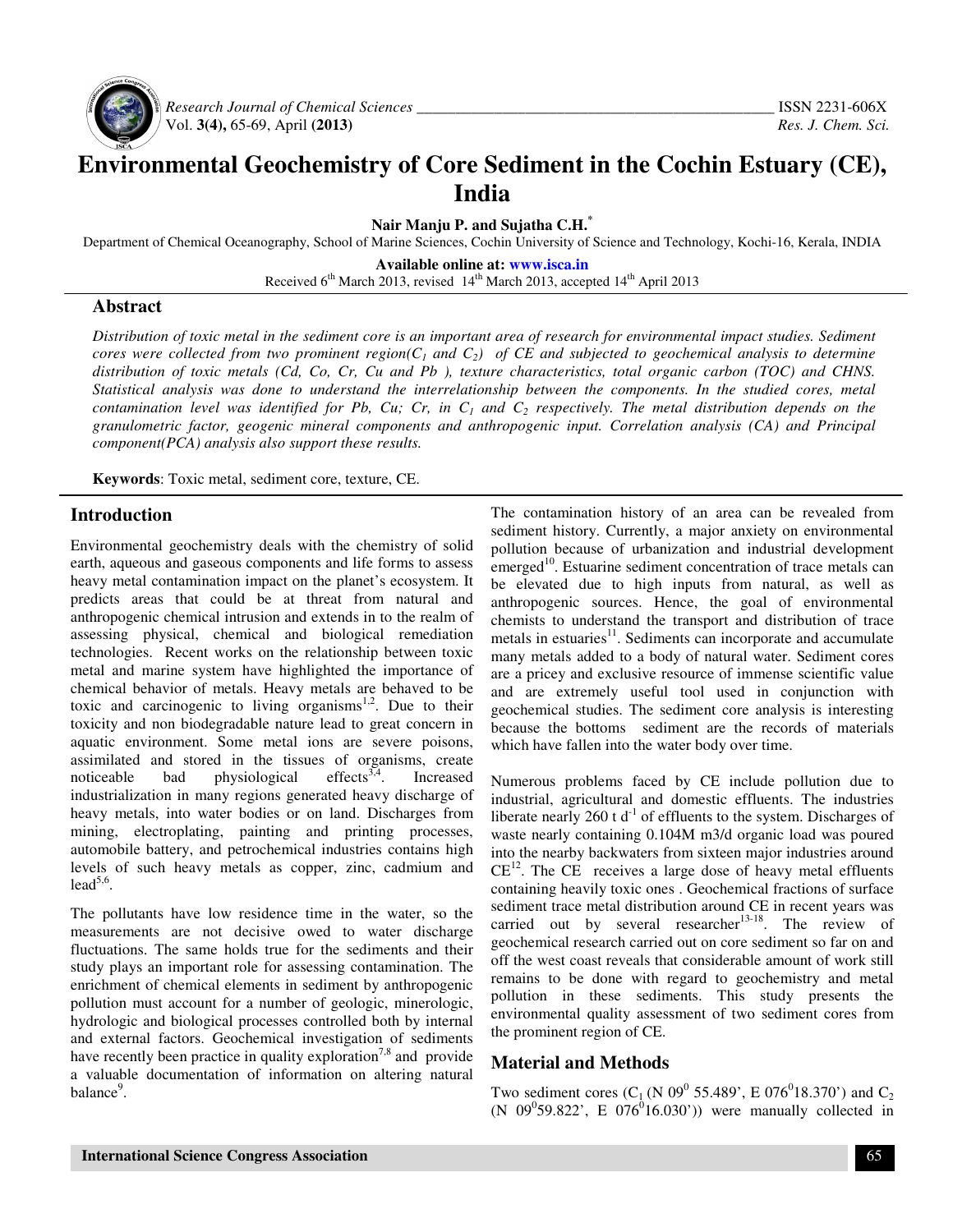November 2009 at different parts of the CE. The first site is well regulated by a bund (namely Thannirmukham) in order to prevent the intrusion of salt water into the paddy fields. During the monsoon season the bund remains opened. Second site  $(C_2)$ was Vallarpadam. With the advent of International Container Transhipment Terminal (ICTT) project, this area has become the backbone of the economy of the State of Kerala. It focuses on the enhancement of containerization in India, resulting in the improvement of trade and economic growth. Widespread activities like dredging and piling, along with anthropogenic inputs are carried out frequently. This zone has a perennial connection with the Arabian Sea and experiences an irregular encroachment of saline water intrusion there by making cradle grounds for diverse types of flora and fauna.

Sediment cores were sliced into segments according to the lithology and the pH (Thermo Orion 420A+ model) of the sub samples was immediately measured and then they were frozen at  $4^{\circ}$ C for further analysis. These subsamples were air dried, finely powdered and used for further chemical analysis. Texture was determined using pipette analysis by Lewis<sup>19</sup>. TOC was determined by total organic barbon (TOC) analyzer (Elementar Vario Select, Germany). In order to correct the carbon associated with tin cups samples were run with blank. Sediment standard supplied by Elementar Vario Select, Germany, were used to calibrate the TOC analyzer. The detection limit for OC is 0.06%. For metal analysis, 0.5g samples were treated with 5:1 mixture of concentrated  $HNO<sub>3</sub>$  and  $HClO<sub>4</sub><sup>20</sup>$  and concentration was analyzed by AAS (Perkin Elmer 3110) method. The analytical procedure precisions were checked using a triplicate analysis of a certified reference material (BCSS-1) from the National Research Council of Canada.

#### **Results and Discussion**

Trace metal distribution in the study area was evaluated by pH, Texture, TOC and elemental composition.

**Colour and pH:** C<sub>1</sub>: Whole core exhibited blackish brown in nature. Values of pH ranged from 7 to 8.

 $C_2$ : Mixed black and grey colour from 0-36cm and uniform black colour from 36-63cm. Values of pH ranges from 7.87 at 63cm depth to 8.68 at 9cm depth and it was found to exhibited a decreasing trend with minor fluctuations from surface to bottom.

**Textural Characteristics:** C<sub>1</sub>- Sand was increased to 18 c.m., decreased till 36 c.m. decresed to 42 c.m then increased to the bottom. Clay and silt increased to 24c.m, decreased to 36 c.m and intensified to the bottom. Sand content is dominated in the core. Relative textural distribution was in the order sand > clay > silt.

 $C<sub>2</sub>$ - Sand percentage was decreased to 30c.m then increased to the bottom. Clay and silt content was increased along the core as

depth increased. Sand content was intensified in the core, the textural variation was in the order sand > clay > silt.

**TOC:** The amount of organic matter preserved within sediment refers to TOC. It served in sediment as a function of the amount of various sources reaching the sediment surface and the rates at which they are degraded by microbial processes during burial. The variation of TOC is given in figure 1.

 $C_1$  -TOC values ranges from 0.566% to 0.718%. Highest at crown portion and lowest at bottom. Percentage of TOC decreased from top to bottom of the core.

 $C_2$ -Percentage of TOC ranges from 0.687% to 1.220%. Maximum was noted in middle portions and minimum in top portions of the core. TOC values increased towards bottom of the core.

**CHNS:** The autochthonous (produced in an estuary) and allochth-onous (supplied from the sea and rivers) sources generate sediments of estuaries. To differentiate marine from terrestrial  $C:N$  ratios are often used<sup>21</sup> i.e. the ratio indicates the origin of the source. If they are from a terrestrial source, the ratio would generally be >20. Since estuarine sediments incorporate a mixture of these two sources, relative changes in the C/N ratio can indicate changes in the proportions of organic carbon sources to the estuary. Information on the distribution of these elements is therefore important for the evaluation and reconstruction of past environments.In the present study C/N ratio varies from 11.88 to 14.20, averaging 12.9 for core  $C_1$  and from 20 to 22, averaging 21 for  $C_2$ . Thus both core revealed terrestrial origin.

The ratio of total organic carbon (TOC) percentages to total sulfur (TS) percentages in sediments as an environmental indicator arised from the process of biological sulphate reduction. Under anoxic conditions dissolved sulfate is reduced to hydrogen sulfide gas, which reacts with iron minerals to form iron sulfides. These ratios reflect the importance of sulfide reduction in the decomposition and thus give a qualitative indication of the redox status of the environment of deposition. Aerobic marine sediments typically have ratios greater than 5. Marine sediments undergoing sulfate reduction under euxinic/ inhospitable bottom conditions typically have this values lower than 1.5. Marine sediments undergoing sulfate reduction below an oxygenated water column typically have ratios in the range from 1.5 to  $5^{22}$ . On the basis of this ratio, C<sub>1</sub> core has the ratio in the range  $0.698$  to  $2.981$ ,  $C_2$  core has the ratio in the range  $0.465$ to 1.226 indicates sediments in the stations was predominantly anoxic stipulation.

Percentage of elemental distributions (CHNS) in all the two sediment cores were in the order as follows;  $C > S > H > N$ .

**Environmental Geochemistry of Toxic Metals:** Earth's crust naturally contains metals; and as a result of erosion and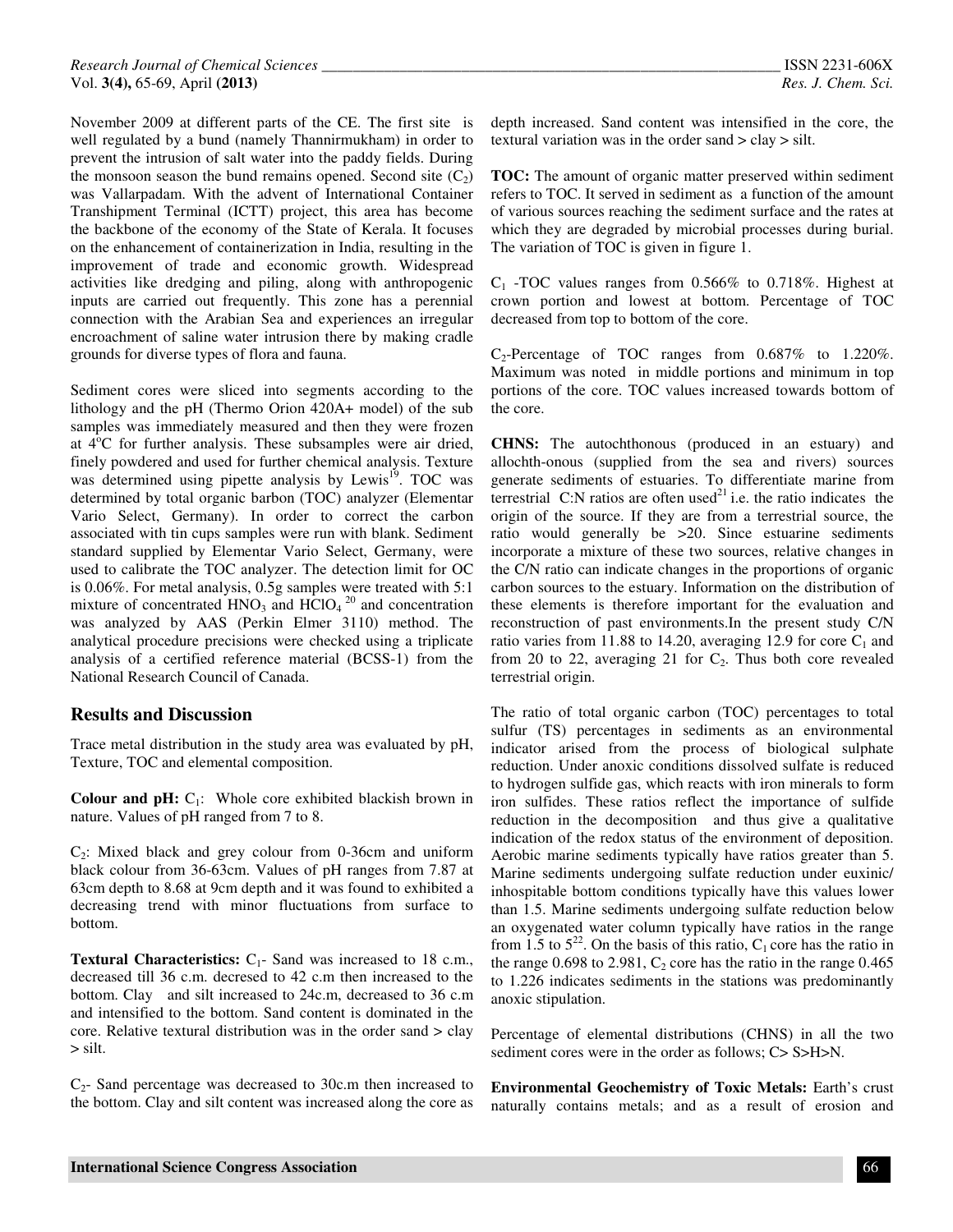weathering of parent rocks are present in all environments. From other toxic pollutants metals are biodegradable which gave it a distinguishing face in aquatic ecosystem contamination. They accumulate and biomagnified in the food web as a major group of compounds involved in environmental pollution .The accumulation of metal contaminants in sediments can pose serious environmental problems to the surrounding areas. Trace metal contamination in sediment could affect the water quality and the bioassimilation and bioaccumulation of metals in aquatic organisms, resulting in potential long-term implications on human health and ecosystem. Present work includes the environmental geochemistry of toxic metals – cadmium, cobalt, copper and lead in the core sediments of CE.

Worth of Cd, Co, Cr, Cu and Pb: Earth's crust contain about 0.1 ppm of Cadmium. A very large amount of cadmium is released into the environment naturally, about half of this cadmium is released into water bodies through weathering of rocks and some cadmium is released into air through forest fires and volcanoes. The rest of the cadmium is released through human activities, such as mining, extraction, and processing of copper, lead, and zinc, solid waste incineration, reprocessing of galvanized metal, and sewage sludge. Cadmium can also be found in some batteries, fertilizers, tires, and many industrial processes.

Cobalt is of relatively low abundance in the Earth's crust and in natural waters. It is essential to all animals. Most of the Earth's cobalt is in its core. Blue-green algae (cyanobacteria) and other nitrogen fixing organisms needed cobalt in the marine environment. It is not found as a free metal and is generally found in the form of ores. Cobalt is usually not mined alone, and tends to be produced as a by-product of nickel and copper mining activities.

Chromium compounds are found in the environment, due to erosion of chromium-containing rocks and can be distributed by volcanic eruptions. It is the 24th most abundant element in Earth's crust with an average concentration of 100 ppm. Though widely distributed in soils and plants, chromium is rare in natural waters. The two largest sources of chromium are chemical manufacturing industries and natural gas, oil, and coal combustion. Chromium may also reach waterways via:road dust; cement-producing plants; the wearing down of asbestos brake linings from automobiles or similar asbestos sources; municipal refuse and sewage sludge incineration; automotive catalytic converter exhaust; emissions from cooling towers that use chromium compounds as rust inhibitors; waste waters from electroplating, leather tanning, and textile industries.

Copper is an essential nutrient, required by the body in very small amounts. The U.S. Environmental Protection Agency has found copper to potentially cause stomach and intestinal distress, liver and kidney damage, and anemia, depending on the level and term of exposure. Persons with certain diseases

may be more sensitive than others to the effects of copper contamination. Copper releases to land and water are primarily from smelting industries. Municipal incineration may also produce copper. Copper is also widely used in household plumbing materials.

Metallic lead occurs in nature, and is rare. Lead is usually found in ore with zinc, silver and copper, and is extracted together with these metals. Seawater contains trace amounts of lead (2- 30 ppt). Lead is used by ton in products such as batteries, ammunition, solder, pipes, and in building construction.

**Toxic metal Distribution in CE:** Distribution of toxic metal in cores  $C_1$  and  $C_2$  were given in figure 2 and figure 3 respectively.



 $(b)$   $C<sub>2</sub>$ **Figure-1 Variation of TOC in**  $C_1$  **and**  $C_2$  **cores**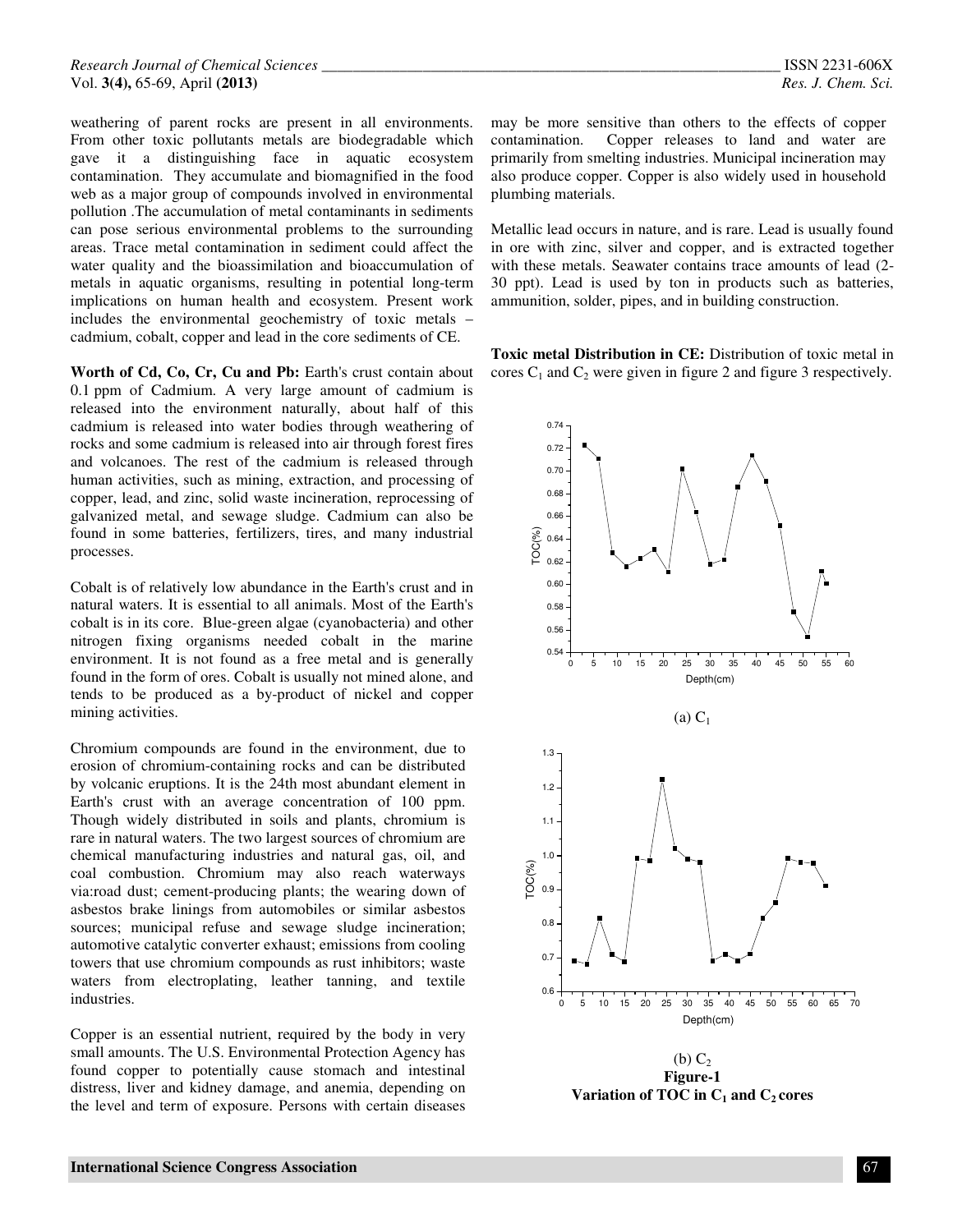

**Figure-2 Variation of Toxic Metals in C1 Core** 



**Figure-3 Variation of Toxic Metals in C2 Core** 

Cd and Co were below detectable level. Cr, Cu had high concentration at bottom section and low concentration at top section of the core. Pb had diminished at the top and intensified toward the middle.

Concentration of Cd was detected only at the 21-24 section of the core. Co and Pb were below detectable level. Cr, Cu were intensified at the bottom section of 57-60 of the core.Minimum value of both occur at middle section of the core.

Both stations are situated in the high flow persitance and saline region. The total metal content is intensified in  $C_2$  than in  $C_1$ . This reflects the heavy antropogenic inputs in the site  $C_2$ . Some

metals show decreased trend may due to strong rectilinear current. Which maintain an effective flushing<sup>23</sup>. On the other hand certain others show moderate level due to dynamic strong flow and antropogenic sources.

Enrichment factor were interpreted as suggested by  $Birth^{24}$  for metal studied with respect to natural background concentration. EF< 1 indicates no enrichment, EF< 3 is minor enrichment, EF = 3-5 is moderate enrichment ,EF=5-10 moderately severe enrichment, EF=10-25 severe enrichment, EF= 25-50 is very severe enrichment and EF >50 is extremely severe enrichment. Cores behaved as a Cd free zone. Co and Pb had no enrichment in the analysed area. Cr had severe enrichment in core  $C_1$ , moderate enrichment at  $C_2$ . Cu showed minor enrichment both cores. The enrichment was normalized relative to depth in the sediment core was expressed using anthropogenic factor. In the studied cores metal contamination level was identified for Pb, Cu; Cr, in  $C_1$  and  $C_2$  respectively.

**Statistical Analysis:** Principal Component Analysis (PCA) and correlation analysis (CA) were done to understand the interrelationship between the parameters. In core  $C_1$ , the first factor shows the strong loading of Cr, Cu along with fine fractions of the sediment shows metals are associated with fine fractions. This revealed the granulametric dependence of the metals. In the second factor metal load showed the geogenic mineral association in these sediments. Third factor again revealed the granulametric dependence with clay. The fourth factor (Pb) exposed metal purely from antropogenic source. In  $C<sub>2</sub>$  core revealed only the antropogenic input of the metals. Thus the metal distribution depend on the granulometric factor, geogenic mineral components and anthropogenic input. CA revealed no significant positive relation of clay and metal content. This indicate the anthropogenic enrichment of these metals.

#### **Conclusion**

This study reveals the distribution of Cd, Cr, Cu and Pb in the core sediment of CE. The variation of metal content in this study found as  $Cr > Cu > Pb > Co = Cd$ ;  $Cr > Cu > Cd > Co = Pb$ for  $C_1$  and  $C_2$  respectively. Metal contamination level was identified for Pb, Cu  $(C_1)$  and Cr  $(C_2)$ . PCA and CA gave granulometric, geogenic and antropogenic input in the study area.

#### **Acknowledgements**

We express our heartfelt thanks to the facilities and support provided by the Head, Department of Chemical Oceanography, School of Marine Sciences CUSAT. Sincere thanks to MoES (SIBER-GEOTRACES) Project, Govt. of India for the funding.

#### **References**

**1.** Clement R.E., Eiceman G.A., Koester C.J., Environmental analysis, *Anal Chem*, **67(12),** 221R–225R **(1995)**